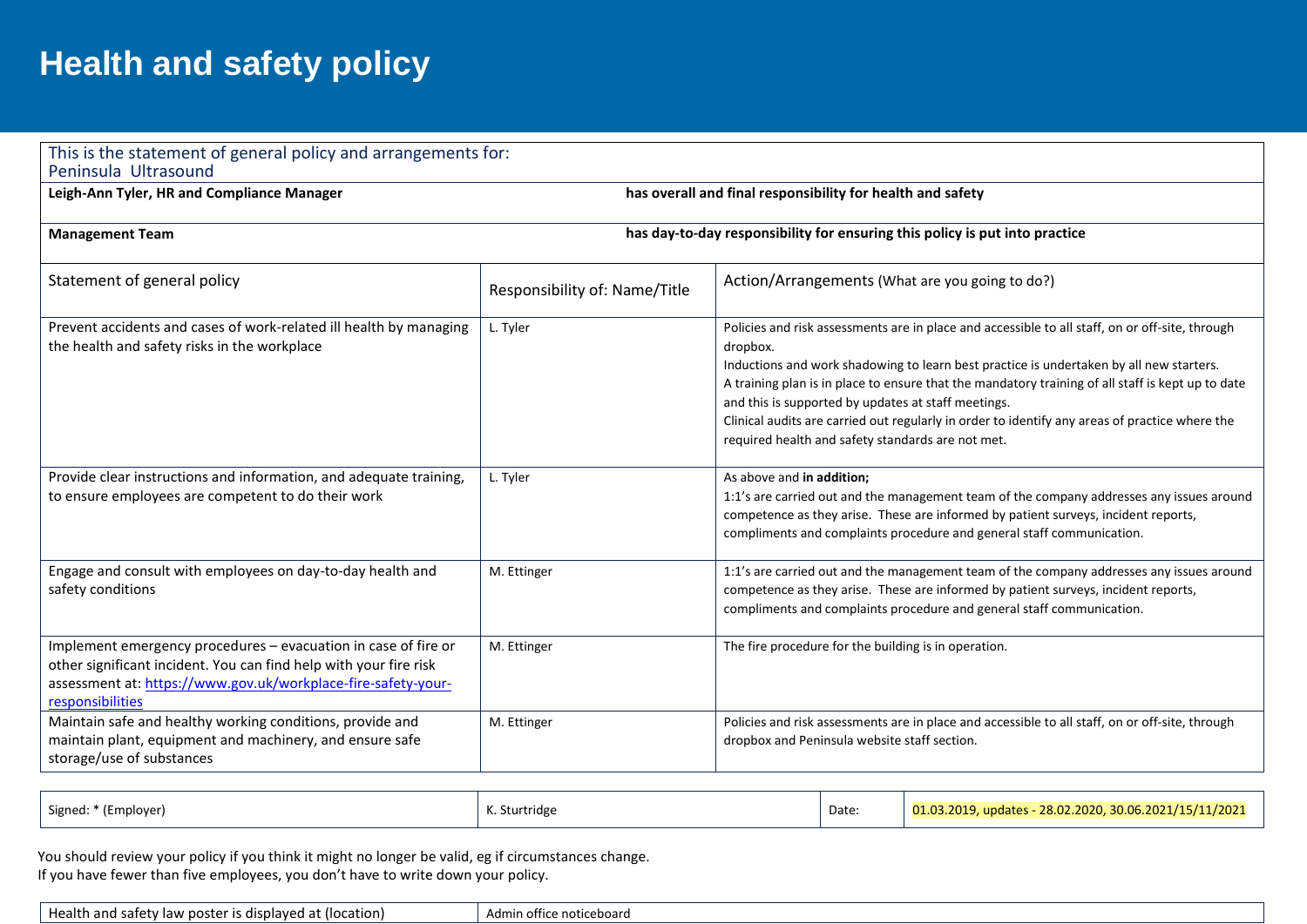| First-aid box<br>is located: | Kitchen |
|------------------------------|---------|
|                              |         |

Accidents and ill health at work reported under RIDDOR (Reporting of Injuries, Diseases and Dangerous Occurrences Regulations)<http://www.hse.gov.uk/riddor> To get an interactive version of this template go to<http://www.hse.gov.uk/risk/risk-assessment-and-policy-template.doc> Combined risk assessment and policy template published by the Health and Safety Executive 08/14

## **Company name: Peninsula Ultrasound Date of initial risk assessment: 01.03.2019**

| What are the<br>hazards?                                                                                                          | Who might be harmed and how?                                                                                                                                                                      | What are you already doing?                                                                                                                                                                                                                                                                                                                                                                                                                                                                                                                                                                                                          | Do you need to do anything else to<br>control this risk?                                                                                                                                                                                                                                                                                   | Action by who?              | Action by when?   Done |  |
|-----------------------------------------------------------------------------------------------------------------------------------|---------------------------------------------------------------------------------------------------------------------------------------------------------------------------------------------------|--------------------------------------------------------------------------------------------------------------------------------------------------------------------------------------------------------------------------------------------------------------------------------------------------------------------------------------------------------------------------------------------------------------------------------------------------------------------------------------------------------------------------------------------------------------------------------------------------------------------------------------|--------------------------------------------------------------------------------------------------------------------------------------------------------------------------------------------------------------------------------------------------------------------------------------------------------------------------------------------|-----------------------------|------------------------|--|
| Slips and trips                                                                                                                   | Staff and visitors may be injured if they trip<br>over objects or slip on spillages.                                                                                                              | General good housekeeping is carried out.<br>All areas well lit, including stairs.<br>No trailing leads or cables.<br>Staff keep work areas clear, eg no boxes<br>left in walkways, deliveries stored immediately.<br>Step up to sofa area - clearly visible to staff                                                                                                                                                                                                                                                                                                                                                                |                                                                                                                                                                                                                                                                                                                                            | All staff, ME to<br>monitor |                        |  |
| <b>Manual handling of</b><br>portable ultrasound<br>machine, paper,<br>office equipment<br>including entry to<br>storage cupboard | Staff risk injuries or back pain from handling<br>heavy/bulky objects, eg deliveries of paper.<br>Storage cupboard has a very low ceiling<br>which could result in heads being banged<br>on entry | Machine is contained in a bag on wheels to<br>reduce the need for lifting.<br>Machine is of a size (cabin luggage) that is<br>appropriate to be lifted and carried by one<br>person including upstairs.<br>Heavier objects like gel is carried one item at a<br>time.<br>Trolley used to transport boxes of paper and<br>other heavy items.<br>Deliveries are brought upstairs by delivery<br>personnel.<br>Shelves are stacked safely and appropriately in<br>the storage cupboard with larger and heavier<br>items on the bottom and lighter items only on<br>the higher shelves.<br>Automatic lighting on entry into the cupboard | Remind staff that they should not try to<br>lift objects that look or appear too heavy<br>to handle.<br>Remind staff to ask for assistance lifting<br>machine if they feel it is required.<br>Staff to report any changes to physical<br>capacity which might make them more<br>likely to sustain an injury while handling<br>the machine. | All staff, ME to<br>monitor |                        |  |

## **Updated:** 28.02.2020, 30.06.2021, 15.11.2021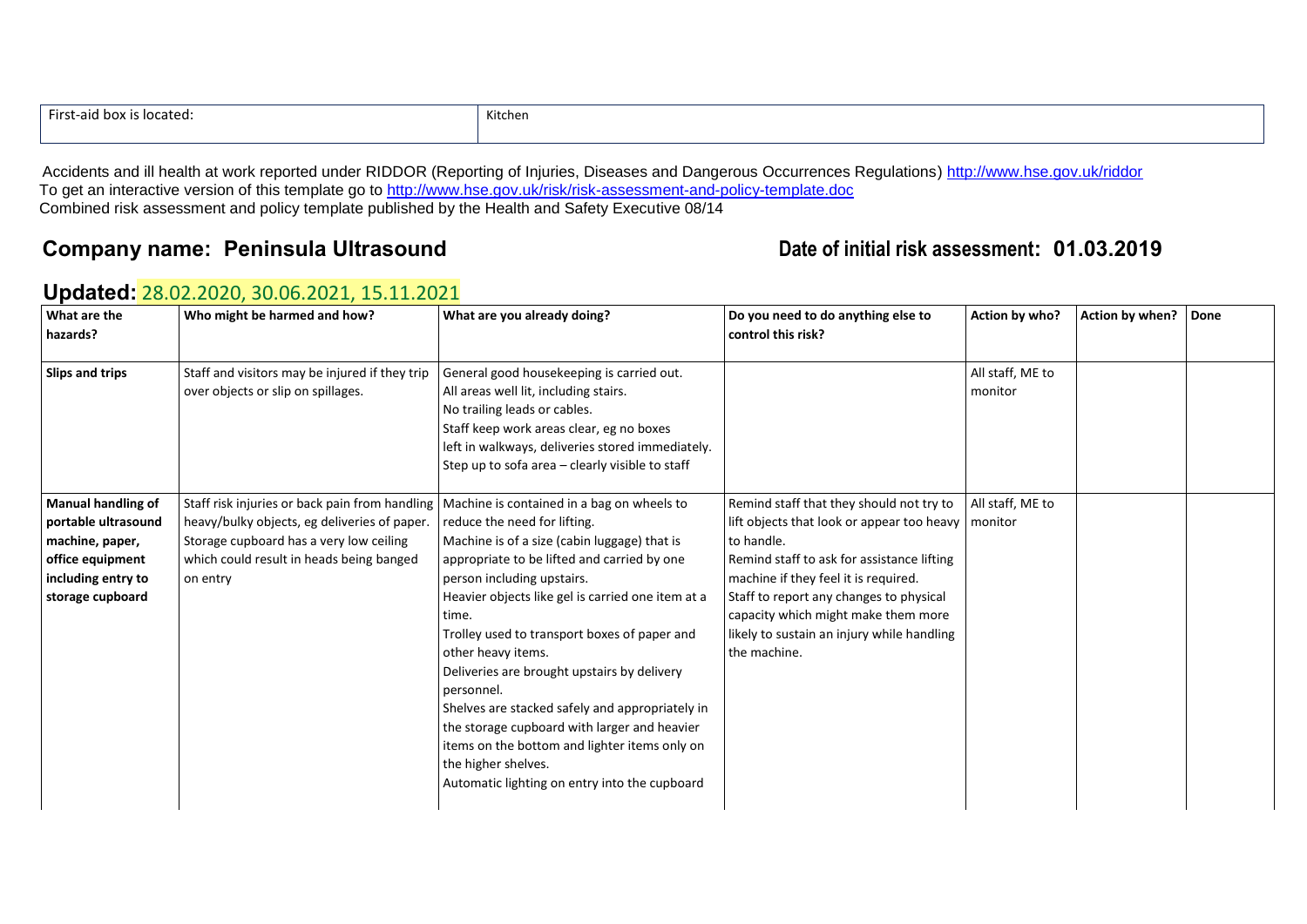| <b>Display screen</b>    | Staff risk posture problems and pain,          | Workstation and equipment set to ensure good       | Staff to report any changes to physical     | All staff, LT to   |  |
|--------------------------|------------------------------------------------|----------------------------------------------------|---------------------------------------------|--------------------|--|
| equipment                | discomfort or injuries, eg to their hands/     | posture and to avoid glare and reflections on      | capacity which might make them more         | monitor            |  |
|                          | arms, from overuse or improper use or          | the screen.                                        | likely to sustain an injury while using     |                    |  |
|                          | from poorly designed workstations or work      | Work planned to include regular breaks or          | display screen equipment.                   |                    |  |
|                          | environments. Headaches or sore eyes can       | change of activity.                                | Vouchers for eye tests are issued as        |                    |  |
|                          |                                                |                                                    |                                             |                    |  |
|                          | also occur, eg if the lighting is poor.        | Lighting and temperature suitably controlled.      | required                                    |                    |  |
|                          |                                                | Noise levels controlled                            |                                             |                    |  |
| <b>Working at height</b> | Falls from any height can cause bruising       | No access to high shelves is needed                | A roller elephant foot stool is available   | All staff, ME to   |  |
| Filing on top shelves,   | and fractures.                                 |                                                    |                                             | monitor            |  |
| putting up               |                                                |                                                    |                                             |                    |  |
| decorations etc          |                                                |                                                    |                                             |                    |  |
| <b>Stress</b>            | All staff could be affected by factors such as | Staff understand what their duties are             | Remind staff that they can speak            | All staff, LT to   |  |
|                          | lack of job control, staffing issues,          | Staff are aware that they can approach the         | confidentially to manager or supervisors    | monitor            |  |
|                          | workload, bullying, etc.                       | management team to raise any concerns they         | if they are feeling unwell or ill at ease   |                    |  |
|                          |                                                | might have that could affect their capacity to     | because of work.                            |                    |  |
|                          |                                                | work                                               | Staff advised to consult GP for support     |                    |  |
| <b>Electrical</b>        | Staff could get electrical shocks or burns     | Staff trained to spot and report (to office        | New electrical certificate is in place.     | All staff, ME to   |  |
|                          | from using faulty electrical equipment.        | administrator) any defective plugs, discoloured    |                                             | monitor            |  |
|                          | Electrical faults can also lead to fires.      | sockets or damaged cable/ equipment.               |                                             |                    |  |
|                          |                                                | Defective equipment taken out of use safely and    |                                             |                    |  |
|                          |                                                | promptly replaced.                                 |                                             |                    |  |
|                          |                                                | Appliances are bought new and not secondhand       |                                             |                    |  |
| <b>Fire</b>              | If trapped, staff could suffer fatal injuries  | Fire risk assessment for new building has been     | Staff could suffer injury or ill health     | All staff, ME to   |  |
|                          | from smoke inhalation/burns.                   | carried out and fire plan followed                 | while out of the office, eg when visiting   | monitor            |  |
|                          |                                                | Staff know that concerns about potential fire      | clients' offices, or while working alone in |                    |  |
|                          |                                                | hazards are to be raised with the fire marshal.    | the office.                                 |                    |  |
| Lone working             | Staff could suffer injury or ill health while  | Staff work in buildings where there are other      | Plan for management of whereabouts of       | All staff, ME & JP |  |
|                          | out of the office, eg when visiting clients'   | services running                                   | staff when operations manager is away       | to monitor         |  |
|                          | offices, or while working alone in the office. | In the event of a member of staff not arriving at  | to be established                           |                    |  |
|                          |                                                | a clinic or visit, the office would be notified of |                                             |                    |  |
|                          |                                                | this and the business manager would follow up      |                                             |                    |  |
|                          |                                                | Clinic days and times are known to people who      |                                             |                    |  |
|                          |                                                | lock up                                            |                                             |                    |  |
| Information              | Staff and patients, company reputation         | All policies relating to information management    |                                             | All staff, ME to   |  |
| management               |                                                | are in place.                                      |                                             | monitor            |  |
|                          |                                                | Visitors to the building are reminded that         |                                             |                    |  |
|                          |                                                | confidential information is handled in the admin   |                                             |                    |  |
|                          |                                                | office                                             |                                             |                    |  |
|                          |                                                | Secure computer systems are in place and the       |                                             |                    |  |
|                          |                                                | NHS policy and procedure for using IT              |                                             |                    |  |
|                          |                                                | equipment is followed i.e. keycard system          |                                             |                    |  |